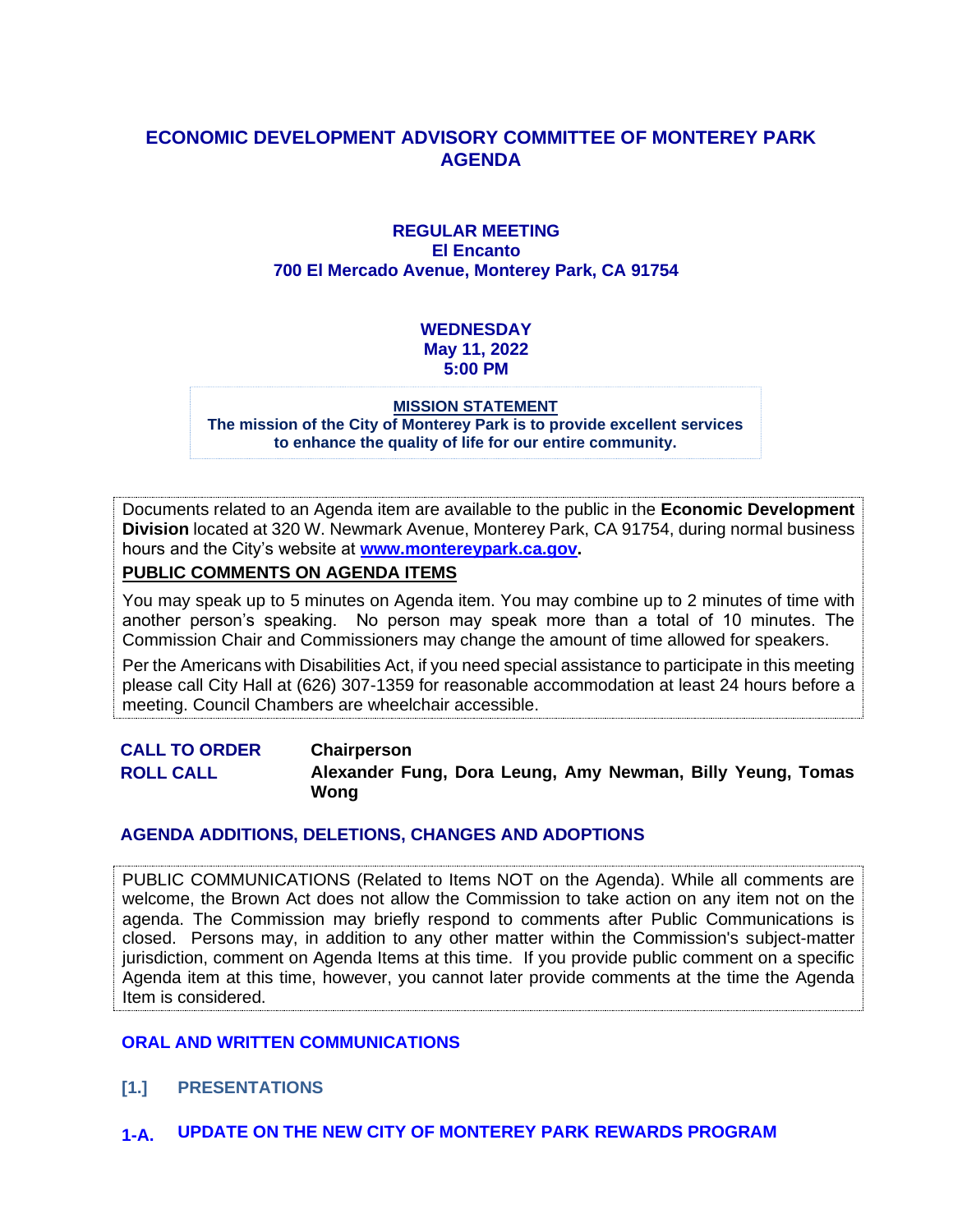**[2.] CITY OF MONTEREY PARK- CONSENT CALENDAR -** None.

#### **2-A APPROVAL OF MINUTES**

It is recommended that the Economic Development Advisory Commission:

- (1) Approve the Minutes of the April 13, 2022, Regular Meeting
- (4) Take such additional, related, action that may be desirable.
- **[3.] PUBLIC HEARING -** None.
- **[4.] OLD BUSINESS -**

#### **4-A. REVIEW AND DISCUSS THE UPDATING OF THE CITY OF MONTEREY PARK 2010 ECONOMIC DEVELOPMENT STRATEGIC PLAN**

It is recommended that the Economic Development Advisory Commission:

- (1) Resume discussion on the commissioners' desire to recommend to City Council and City Manager to begin updating the City of Monterey Park 2010 Economic Development Strategic Plan.
- (2) Take such additional, related, action that may be desirable.

#### **[5.] NEW BUSINESS -**

#### **5-A. REVIEW AND DISCUSS FAÇADE IMPROVEMENT PROGRAM**

It is recommended that the Economic Development Advisory Commission:

- (1) Revisit and discuss the City's intent to hold-off on implementing the façade improvement program due to the high level of building and storefront code violations in the City.
- (2) Take such additional, related, action that may be desirable.

#### **[6.] COMMISSION COMMUNICATIONS**

#### **ADJOURN**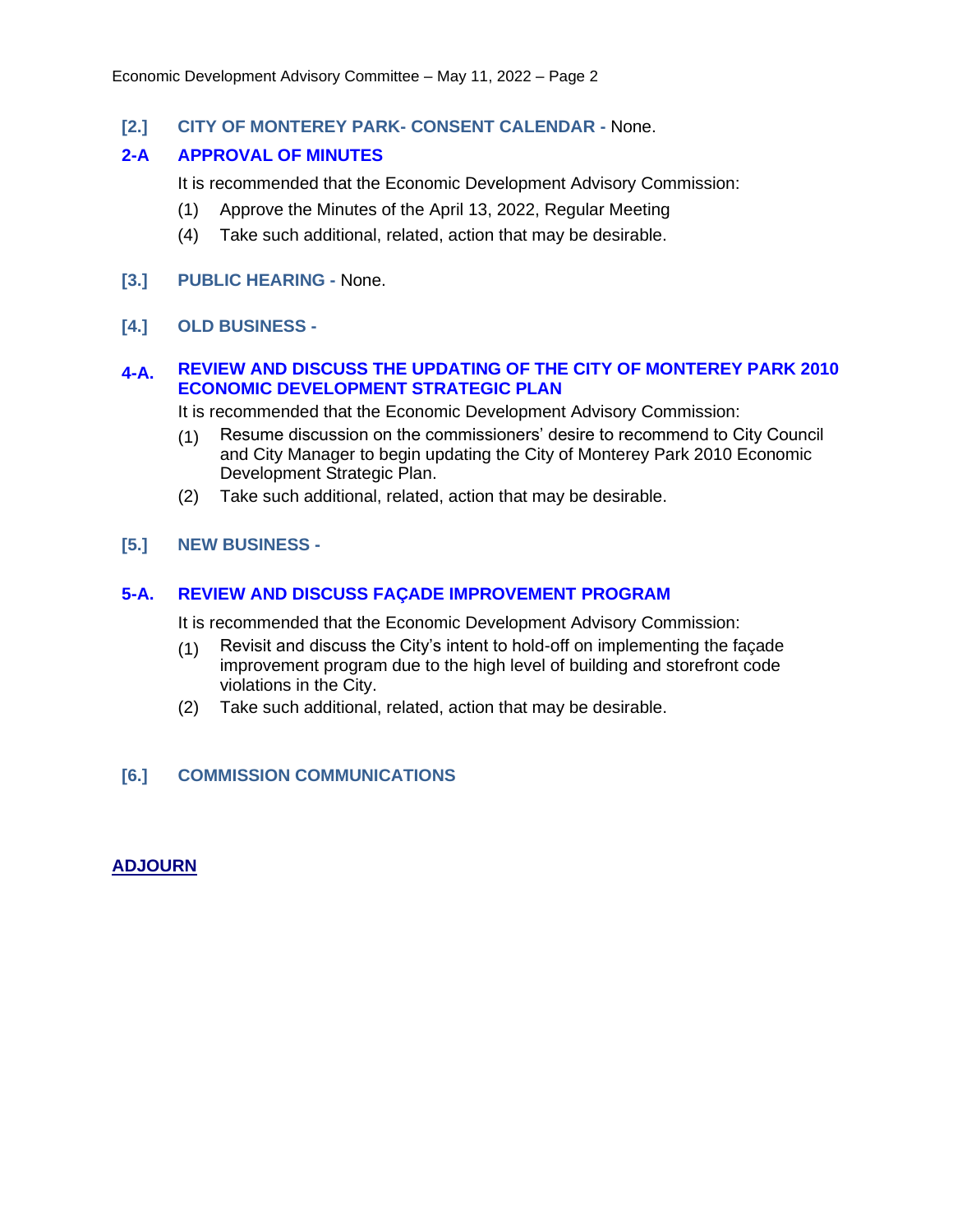

## **Economic Development Advisory Commission Staff Report**

**DATE:** May 11, 2022

## **AGENDA ITEM NO:** 2-A

- **TO:** Economic Development Advisory Commission (EDAC)
- **FROM:** Joseph Torres, Economic Development Manager
- **SUBJECT:** Approval of Minutes

#### **RECOMMENDATION:**

It is recommended that the EDAC:

- 1. Approve the minutes of the April 13, 2022, Regular Meeting; and
- 2. Take such additional, related, action that may be desirable.

#### **EXECUTIVE SUMMARY:**

None

**BACKGROUND:** None

**FISCAL IMPACT:**

**None** 

 $\overline{a}$ 

Respectfully submitted by: Prepared by:

Joseph Torres Economic Development Manager

## **ATTACHMENT**

1. Minutes of April 13, 2022

 Karen Ko Economic Development Specialist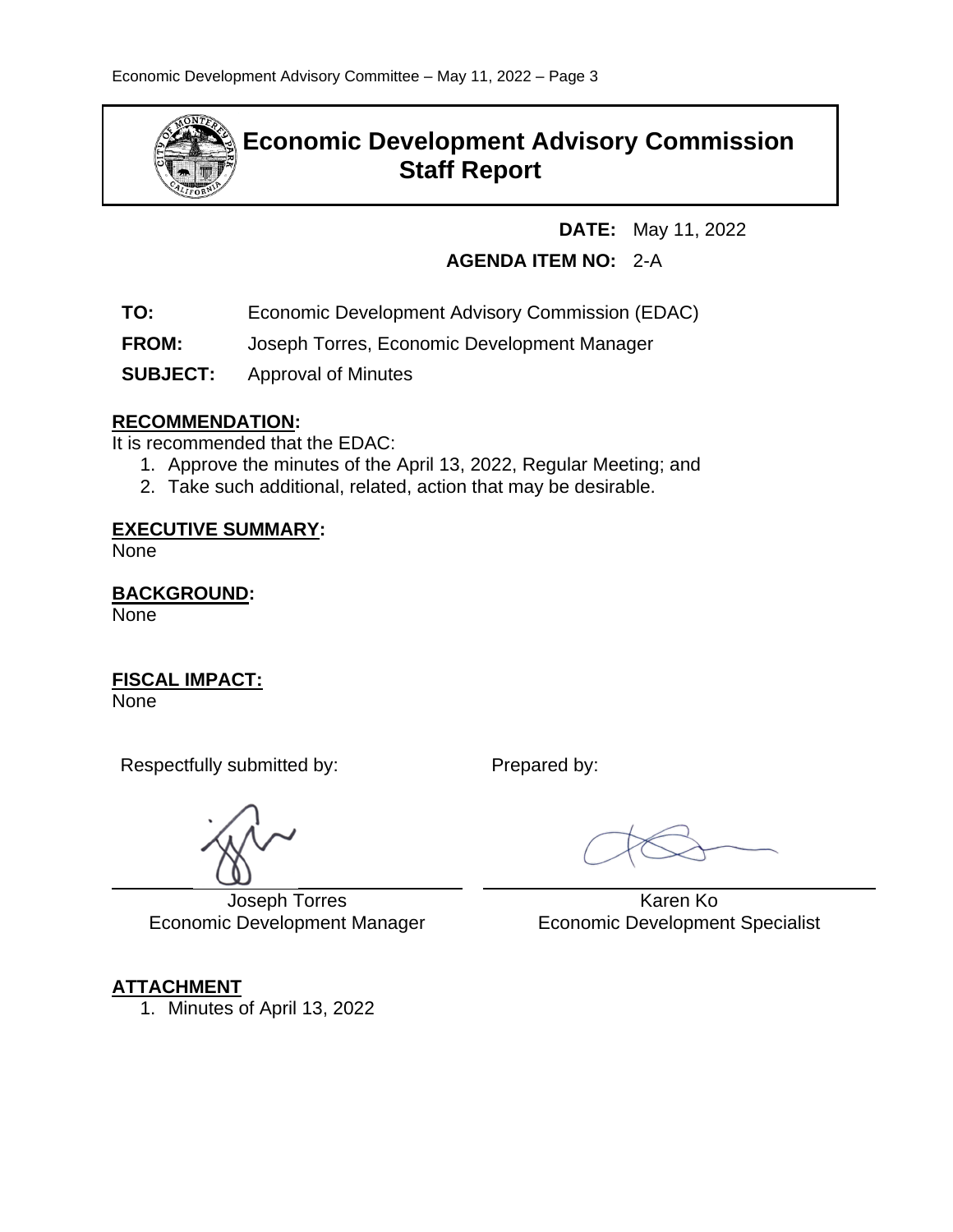# **ATTACHMENT 1 Minutes of April 13, 2022, Regular Meeting**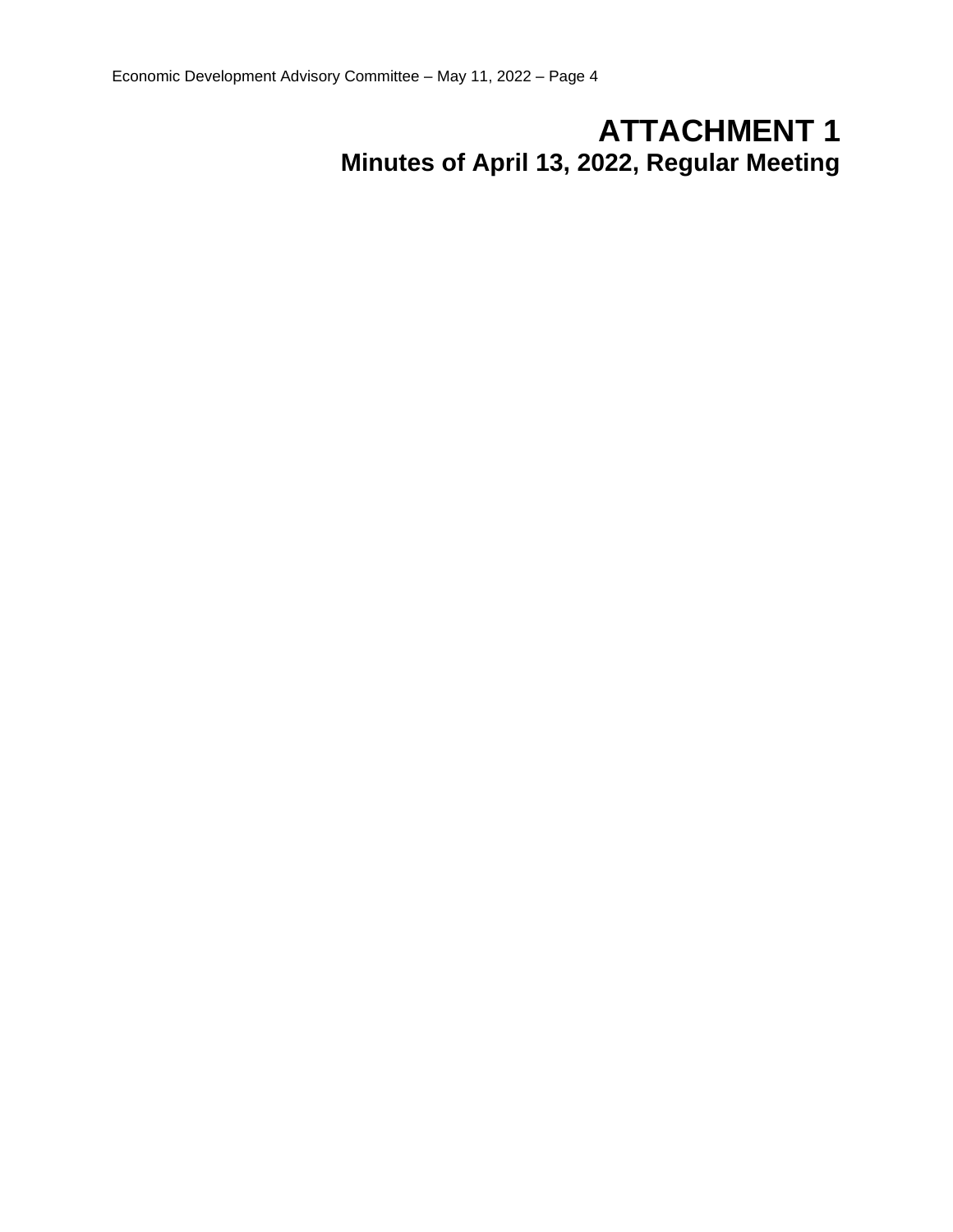#### **MINUTES MONTEREY PARK ECONOMIC DEVELOPMENT ADVISORY COMMISSION (EDAC) Regular Virtual Meeting April 13, 2022**

The Economic Development Advisory Commission of the City of Monterey Park held a Regular Meeting of the commission at El Encanto, located at 700 El Mercado Avenue, Monterey Park, CA 91754, on April 13, 2022.

#### **CALL TO ORDER:**

Chairperson Chair Alexander Fung called the meeting to order at 5:03 P.M.

#### **ROLL CALL:**

Economic Development Specialist Karen Ko called roll:

Commission Members Present: Alexander Fung, Amy Newman, Tomas Wong, and Billy Yeung

#### **ABSENT:** Dora Leung

**ALSO PRESENT:** Economic Development Manager Joseph Torres and Economic Development Specialist Karen Ko

#### **AGENDA ADDITIONS, DELETIONS, CHANGES AND ADOPTIONS** None

#### **ORAL AND WRITTEN COMMUNICATIONS**

#### **PUBLIC COMMUNICATIONS**

Vinh T. Ngo was present, introducing himself as a running candidate to become a Councilmember for District 5 for the City of Monterey Park.

#### **1. PRESENTATION**

#### **1A. Brief update on Monterey Park Rewards app.**

Staff provided updated data on the Monterey Park Rewards program, including some increase in linked card users as a result of the Double Incentive Program. Staff is still pending a meeting with the East Los Angeles College Vice President of Student Affairs.

#### **2. CONSENT CALENDAR – None**

#### **2A. APPROVAL OF MINUTES**

**Action Taken:** The Economic Development Commission approved the minutes from the Regular meeting of February 9, 2022, and March 9, 2022, and the Joint Commission, Committees, and Boards Special Meeting held on March 30, 2022.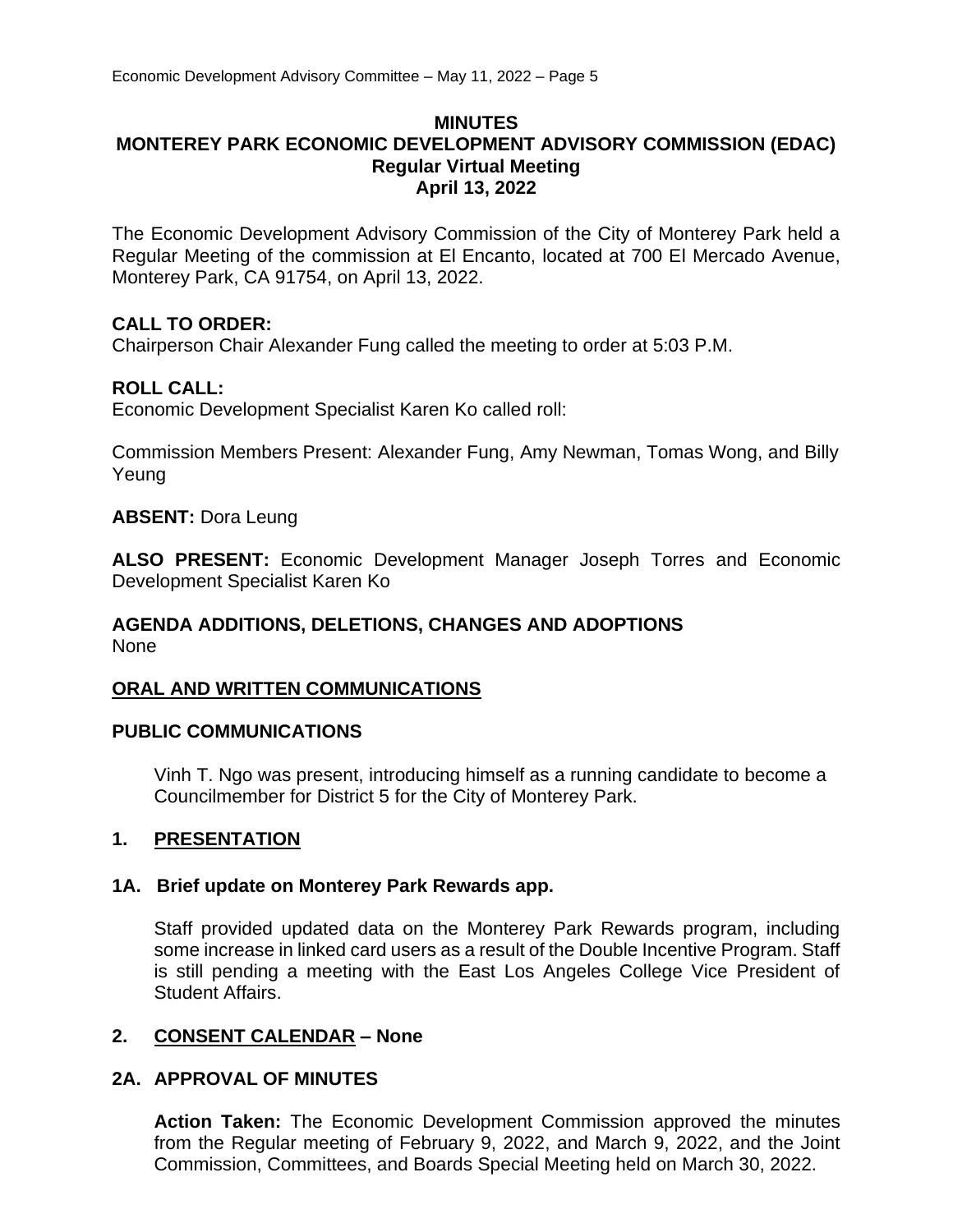**Motion:** Moved by Commissioner Billy Yeung and seconded by Tomas Wong, motion carried by the following vote:

Ayes: Commissioner: Fung, Newman, Wong, and Yeung

Noes: Commissioner: None

Absent: Commissioner: Leung

Abstain: Commissioner: None

#### **3. PUBLIC HEARING – None**

#### **4. OLD BUSINESS –**

#### **4-A. REVIEW AND DISCUSS THE UPDATING OF THE CITY OF MONTEREY PARK 2010 ECONOMIC DEVELOPMENT STRATEGIC PLAN**

**Action Taken:** None for discussion purpose only.

**Discussion:** Staff provided the commissioners updates on the following:

- Potential costs of hiring a consultant for the Economic Development Strategic Plan
- Per the recommendation of the Chairperson, staff applied for Congresswoman Judy Chu's Community Project Funding program to fund for the Economic Development Strategic Plan

To start the process of the Economic Development Strategic Plan, the commissioners are aware they are responsible for putting together the scope of work. As such, they expressed they would like to compile the scope of work prior to receiving additional estimates for the cost of the consultant's services.

Per the last regular meeting, the Commissioners expressed the desire to provide some feedback based on the existing Economic Development Strategic Plan. Some of the feedback and comments included:

- Data is outdated
- Analysis needs to be redone
- Conducting economic comparison with neighboring cities
- How new development will impact housing
- Type of opportunities with a new business environment (post-pandemic)

Furthermore, Commissioners asked to provide the following information during the next regular meeting:

- Anticipated timeline
- When can a Request for Proposal (RFP) be released to potential consultants?

Commissioners voted to table item 4A for the next regular meeting on May 11, 2022.

#### **5. New Business – None.**